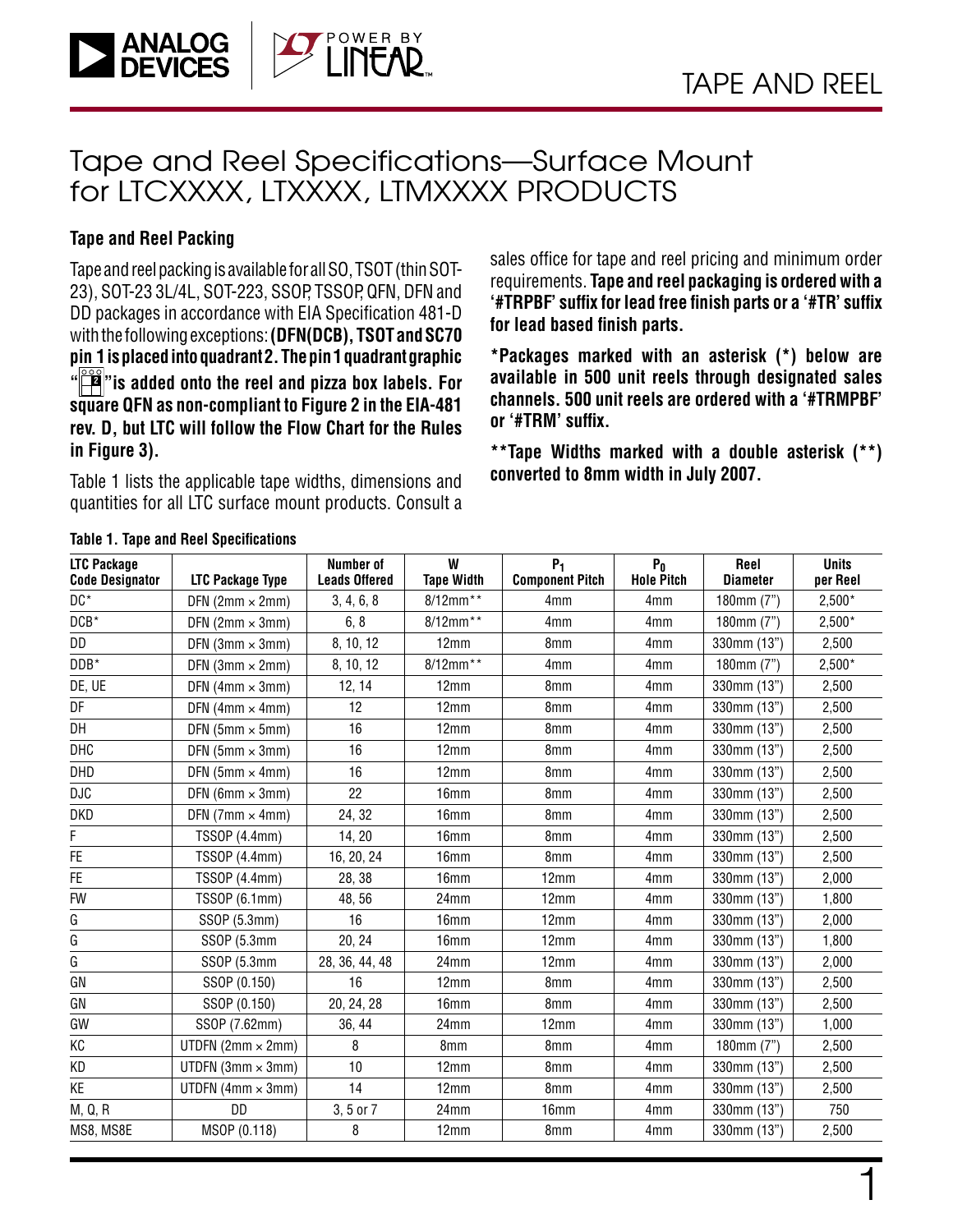### **Table 1. Tape and Reel Specifications (cont)**

| <b>LTC Package</b><br><b>Code Designator</b> | <b>LTC Package Type</b>   | <b>Number of</b><br><b>Leads Offered</b> | W<br><b>Tape Width</b> | $P_1$<br><b>Component Pitch</b> | $P_0$<br><b>Hole Pitch</b> | Reel<br><b>Diameter</b> | <b>Units</b><br>per Reel |
|----------------------------------------------|---------------------------|------------------------------------------|------------------------|---------------------------------|----------------------------|-------------------------|--------------------------|
| MS, MSE                                      | MSOP (0.118)              | 10, 12, 16                               | 12mm                   | 8mm                             | 4mm                        | 330mm (13")             | 2,500                    |
| PD                                           | UTQFN $(3mm \times 3mm)$  | 16                                       | 12mm                   | 8mm                             | 4 <sub>mm</sub>            | 330mm (13")             | 2,500                    |
| PDC                                          | UTQFN (3mm $\times$ 4mm)  | 20                                       | 12mm                   | 8mm                             | 4 <sub>mm</sub>            | 330mm (13")             | 2,500                    |
| PF                                           | UTQFN (4mm $\times$ 4mm)  | 24, 28                                   | 12mm                   | 8mm                             | 4 <sub>mm</sub>            | 330mm (13")             | 2,500                    |
| <b>S8, S8E</b>                               | SO (0.150)                | 8                                        | 12mm                   | 8mm                             | 4 <sub>mm</sub>            | 330mm (13")             | 2,500                    |
| S                                            | SO(0.150)                 | 14                                       | 16 <sub>mm</sub>       | 8mm                             | 4mm                        | 330mm (13")             | 2,500                    |
| $\overline{\mathsf{s}}$                      | SO (0.150)                | 16                                       | 16mm                   | 8 <sub>mm</sub>                 | 4mm                        | 330mm (13")             | 2,500                    |
| <b>ST</b>                                    | SOT-223                   | 3                                        | 16mm                   | 12mm                            | 4mm                        | 330mm (13")             | 2,000                    |
| SW                                           | SO (0.300)                | 16                                       | 16mm                   | 12mm                            | 4mm                        | 330mm (13")             | 1,000                    |
| SW                                           | SO (0.300)                | 18                                       | 24mm                   | 12mm                            | 4mm                        | 330mm (13")             | 1,000                    |
| SW                                           | SO (0.300)                | 20                                       | 24mm                   | 12mm                            | 4mm                        | 330mm (13")             | 1,000                    |
| SW                                           | SO (0.300)                | 24                                       | 24mm                   | 12mm                            | 4mm                        | 330mm (13")             | 1,000                    |
| <b>SW</b>                                    | SO (0.300)                | 28                                       | 24mm                   | 12mm                            | 4 <sub>mm</sub>            | 330mm (13")             | 1,000                    |
| $S3*$                                        | SOT-23                    | 3                                        | 8mm                    | 4 <sub>mm</sub>                 | 4mm                        | 180mm $(7")$            | $2,500*$                 |
| $S5*$                                        | SOT-23, TSOT              | 5                                        | 8mm                    | 4 <sub>mm</sub>                 | 4 <sub>mm</sub>            | 180mm (7")              | $2,500*$                 |
| $S6*$                                        | SOT-23, TSOT              | 6                                        | 8mm                    | 4mm                             | 4mm                        | 180mm (7")              | $2,500*$                 |
| SC6*                                         | <b>SC70</b>               | 6                                        | 8mm                    | 4mm                             | 4mm                        | 180mm $(7")$            | $2,500*$                 |
| $SC8*$                                       | SC70                      | 8                                        | 8mm                    | 4mm                             | 4 <sub>mm</sub>            | 180mm (7")              | $2,500*$                 |
| TS8*                                         | <b>TSOT</b>               | 8                                        | 8mm                    | 4 <sub>mm</sub>                 | 4 <sub>mm</sub>            | 180mm (7")              | $2,500*$                 |
| $UDB*$                                       | $QFN$ (3mm $\times$ 2mm)  | 10, 12                                   | 8mm                    | 4mm                             | 4 <sub>mm</sub>            | 180mm (7")              | $2,500*$                 |
| UD                                           | $QFN$ (3mm $\times$ 3mm)  | 16, 20                                   | 12mm                   | 8mm                             | 4 <sub>mm</sub>            | 330mm (13")             | 2,500                    |
| <b>UDC</b>                                   | $QFN$ (3mm $\times$ 4mm)  | 18, 20, 24                               | 12mm                   | 8mm                             | 4 <sub>mm</sub>            | 330mm (13")             | 2,500                    |
| <b>UDD</b>                                   | $QFN$ (3mm $\times$ 5mm)  | 24                                       | 12mm                   | 8mm                             | 4 <sub>mm</sub>            | 330mm (13")             | 2,500                    |
| <b>UDE</b>                                   | $QFN$ (3mm $\times$ 6mm)  | 28                                       | 16mm                   | 8mm                             | 4 <sub>mm</sub>            | 330mm (13")             | 2,500                    |
| UF                                           | $QFN$ (4mm $\times$ 4mm)  | 16, 20, 24, 28                           | 12mm                   | 8mm                             | 4 <sub>mm</sub>            | 330mm (13")             | 2,500                    |
| <b>UFD</b>                                   | $QFN$ (4mm $\times$ 5mm)  | 20, 24, 28                               | 12mm                   | 8mm                             | 4 <sub>mm</sub>            | 330mm (13")             | 2,500                    |
| <b>UFE</b>                                   | $QFN$ (4mm $\times$ 6mm)  | 26, 32, 38                               | 16mm                   | 8mm                             | 4 <sub>mm</sub>            | 330mm (13")             | 2,500                    |
| UFF                                          | $QFN$ (4mm $\times$ 7mm)  | 34, 36, 44                               | 16mm                   | 8mm                             | 4 <sub>mm</sub>            | 330mm (13")             | 2,500                    |
| UH                                           | $QFN$ (5mm $\times$ 5mm)  | 20, 24, 32, 40                           | 12mm                   | 8mm                             | 4 <sub>mm</sub>            | 330mm (13")             | 2,500                    |
| UHE                                          | $QFN$ (5mm $\times$ 6mm)  | 28, 36, 42                               | 16mm                   | 8mm                             | 4 <sub>mm</sub>            | 330mm (13")             | 2,500                    |
| UHF                                          | $QFN (5mm \times 7mm)$    | 38                                       | 16mm                   | 8mm                             | 4 <sub>mm</sub>            | 330mm (13")             | 2,500                    |
| UHG                                          | $QFN(5mm \times 8mm)$     | 39, 40, 52                               | 16mm                   | 8mm                             | 4mm                        | 330mm (13")             | 2,500                    |
| <b>UHH</b>                                   | $QFN$ (5mm $\times$ 9mm)  | 48, 56, 58                               | 16 <sub>mm</sub>       | 8mm                             | 4 <sub>mm</sub>            | 330mm (13")             | 2,500                    |
| UJ                                           | $QFN (6mm \times 6mm)$    | 40                                       | 16mm                   | 12mm                            | 4 <sub>mm</sub>            | 330mm (13")             | 2,000                    |
| UK                                           | $QFN$ (7mm $\times$ 7mm)  | 44, 48                                   | 16mm                   | 12mm                            | 4mm                        | 330mm (13")             | 2,000                    |
| UKG                                          | $QFN$ (7mm $\times$ 8mm)  | 47, 52                                   | 16 <sub>mm</sub>       | 12mm                            | 4mm                        | 330mm (13")             | 2,000                    |
| <b>UKH</b>                                   | $QFN$ (7mm $\times$ 9mm)  | 64                                       | 16mm                   | 12mm                            | 4mm                        | 330mm (13")             | 2,000                    |
| UKJ                                          | $QFN$ (7mm $\times$ 11mm) | 64                                       | 24mm                   | 12mm                            | 4mm                        | 330mm (13")             | 2,000                    |
| UKK                                          | $QFN$ (7mm $\times$ 12mm) | 68                                       | 24mm                   | 12mm                            | 4mm                        | 330mm (13")             | 2,000                    |
| UP                                           | $QFN$ (9mm $\times$ 9mm)  | 64                                       | 16 <sub>mm</sub>       | 12mm                            | 4 <sub>mm</sub>            | 330mm (13")             | 2,000                    |
| WKG                                          | $QFN$ (7mm $\times$ 8mm)  | 52                                       | 16mm                   | 12mm                            | 4mm                        | 330mm (13")             | 2,000                    |
| <b>WP</b>                                    | $QFN$ (9mm $\times$ 9mm)  | 64                                       | 16mm                   | 12mm                            | 4mm                        | 330mm (13")             | 2,000                    |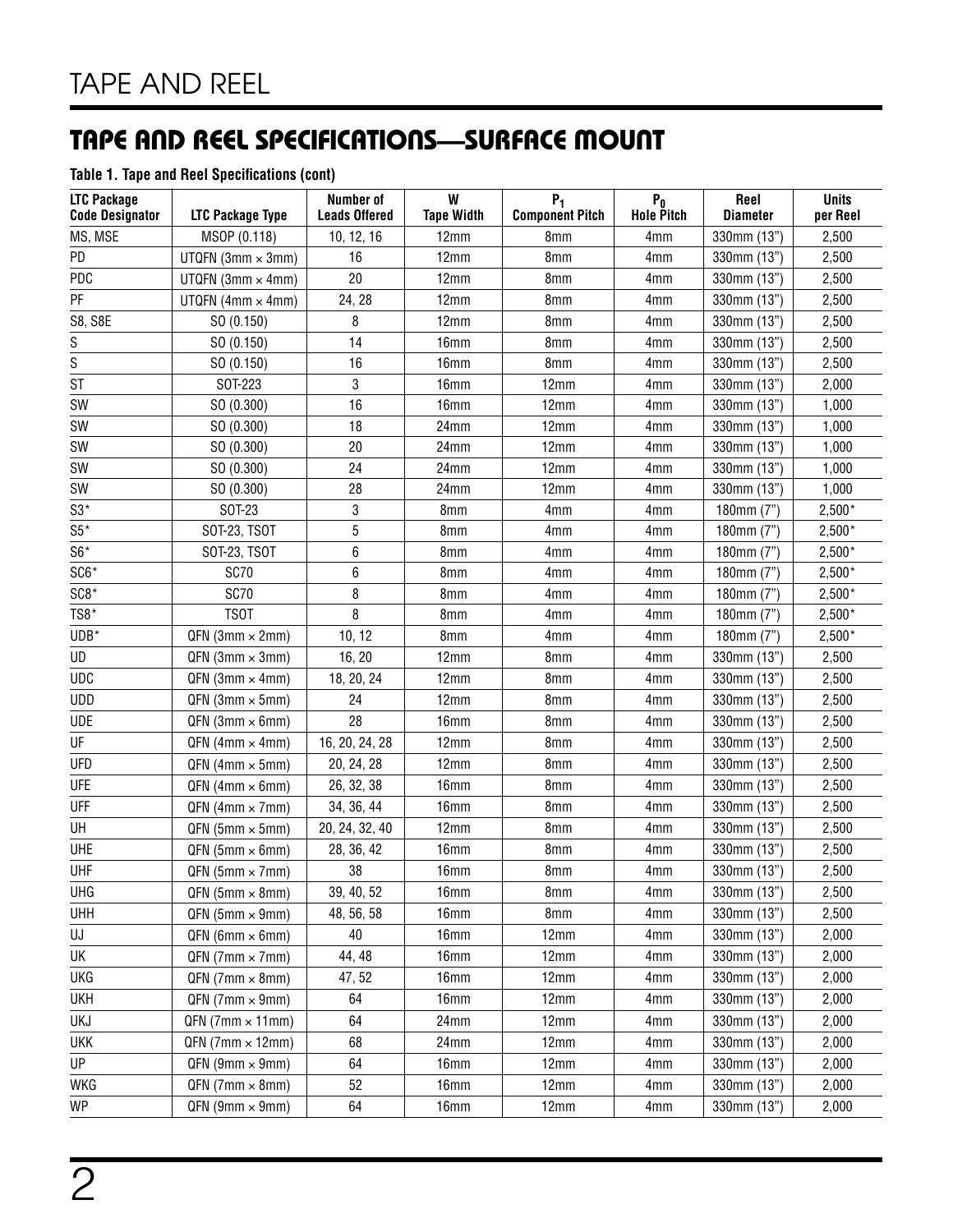

### **Embossed Tape—Constant Dimensions**

| <b>Tape Width</b> | Do      |          |                     | $P_0$               | Р,                  | T Max   | T1 Max  | A <sub>0</sub> B <sub>0</sub> k <sub>0</sub> |
|-------------------|---------|----------|---------------------|---------------------|---------------------|---------|---------|----------------------------------------------|
| 8mm               |         | $+0.10$  | $1.75 \pm 0.10$     | $4.0 \pm 0.10$      | $2.0 \pm 0.05$      | 0.600   | 0.10    | See Note 1                                   |
| 12mm              | 1.5     | $-0.0$   | $(0.069 \pm 0.004)$ | $(0.157 \pm 0.004)$ | $(0.079 \pm 0.002)$ | (0.024) | (0.004) |                                              |
| 16mm              | (0.059) | $+0.004$ |                     |                     |                     |         |         |                                              |
| 24mm              |         | $-0.0$   |                     |                     |                     |         |         |                                              |

#### **Embossed Tape Variable Dimensions**

| <b>Tape Width</b>         | $B_1$ Max       | $D_1$ Min                   |                                        | T <sub>2</sub> Max | <b>R</b> Min  | W Max |
|---------------------------|-----------------|-----------------------------|----------------------------------------|--------------------|---------------|-------|
| 8 <sub>mm</sub>           | 4.35<br>(0.171) | 0.1<br>(0.039)              | $3.5 \pm 0.05$                         | 2.5<br>(0.098)     | 25<br>0.984   | 8.3   |
| $12 \text{mm}$<br>(0.323) | 8.2<br>(0.059)  | 5،،<br>$(0.217 \pm 0.002)$  | $5.5 \pm 0.05$<br>(0.256)              | 6.5<br>(0.256)     | 30<br>(1.181) | 12.3  |
| 16mm                      | 12.1<br>(0.476) | i .5<br>$(0.217 \pm 0.002)$ | $7.5 \pm 0.10$<br>$(0.295 \pm 0.004)$  | 8.0<br>(0.315)     | 40<br>(1.575) | 16.3  |
| 24 <sub>mm</sub>          | 20.1<br>(0.791) | . 5<br>$(0.217 \pm 0.002)$  | $11.5 \pm 0.10$<br>$(0.453 \pm 0.004)$ | 12.0<br>(0.472)    | 50<br>(1.969) | 24.3  |

**Note 1:** The cavity defined by  $A_0$ ,  $B_0$  and  $K_0$  shall surround the component with sufficient clearance that:

a) the component does not protrude above the top surface of the carrier tape.

b) the component can be removed from the cavity in a vertical direction without mechanical restriction after the top cover tape has been removed.

c) rotation of the component is limited to 20° maximum for 8mm and 12mm tapes and 10° maximum for 16mm and 24mm tapes.

d) lateral movement of the component is restricted to 0.5mm maximum for 8mm and 12mm wide tape and to 1.0mm maximum for 16mm and 24mm wide tape.

**Note 2:** The tape with or without components shall pass around R without damage.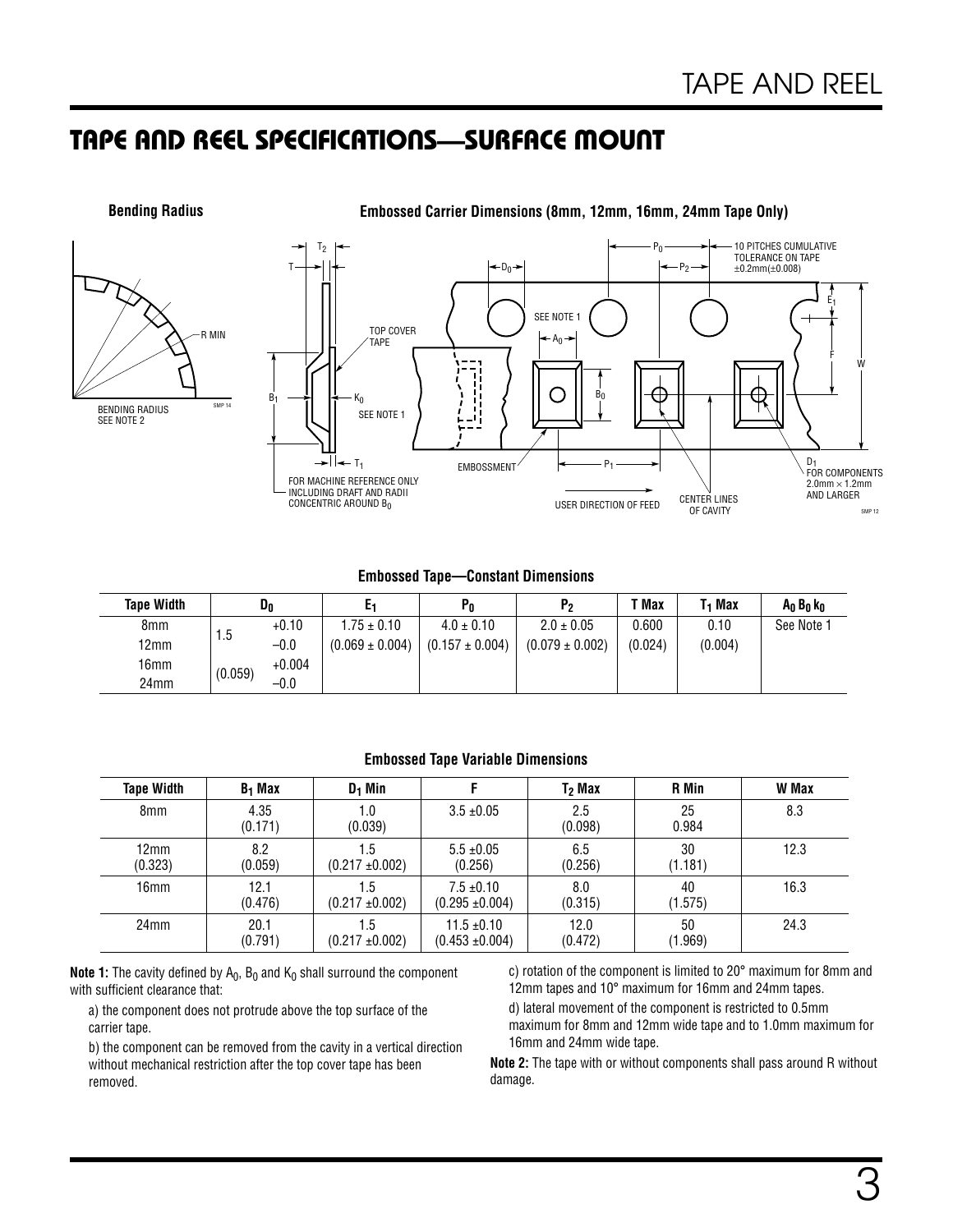#### **Component Rotation**



**Tape Camber (Top View)**



**Tape Leader (Start/End) Specification**

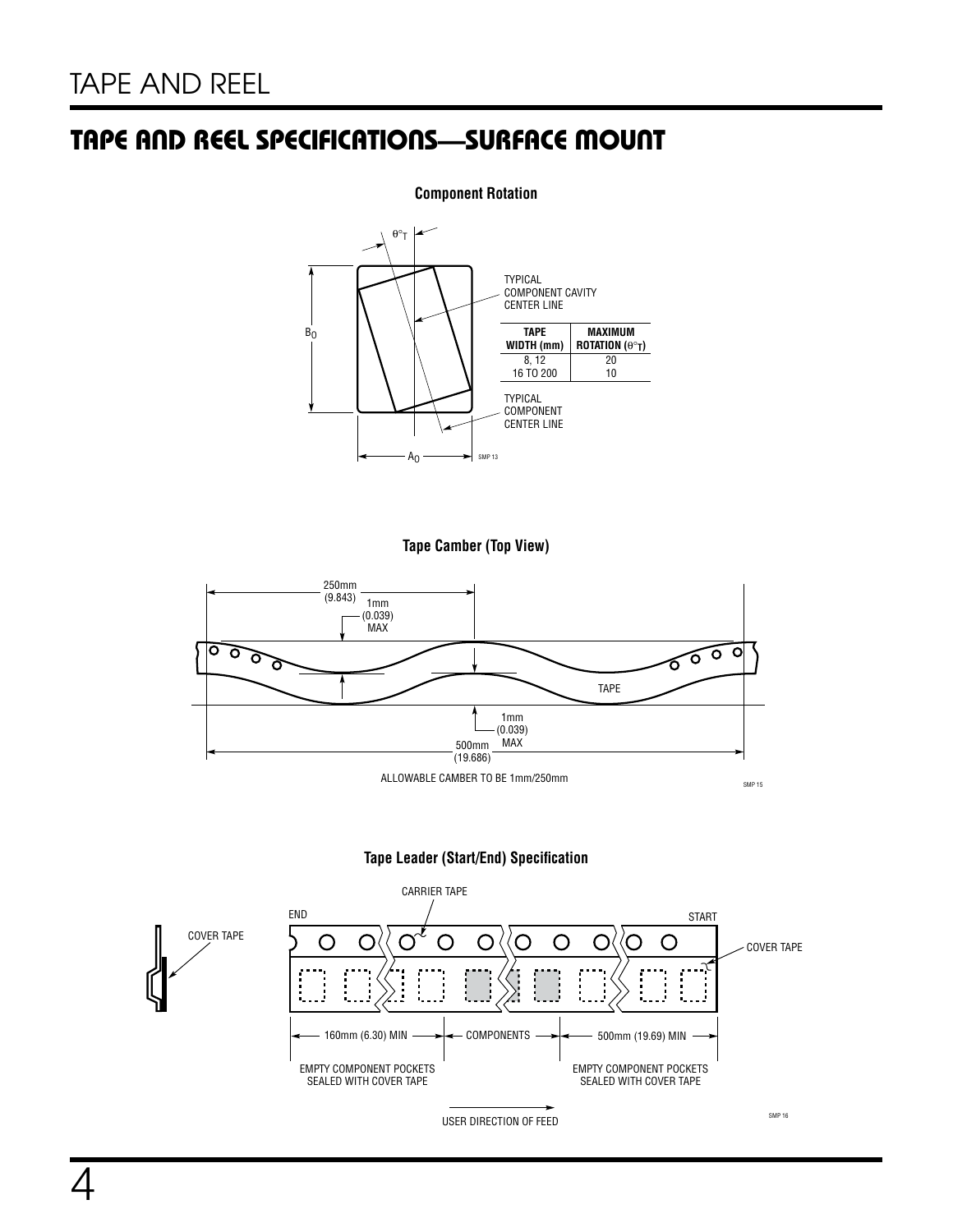

**S5**





**SC6, S6 and TS8 SC70, TSOT, SOT-23, DFN (DCB) Devices**

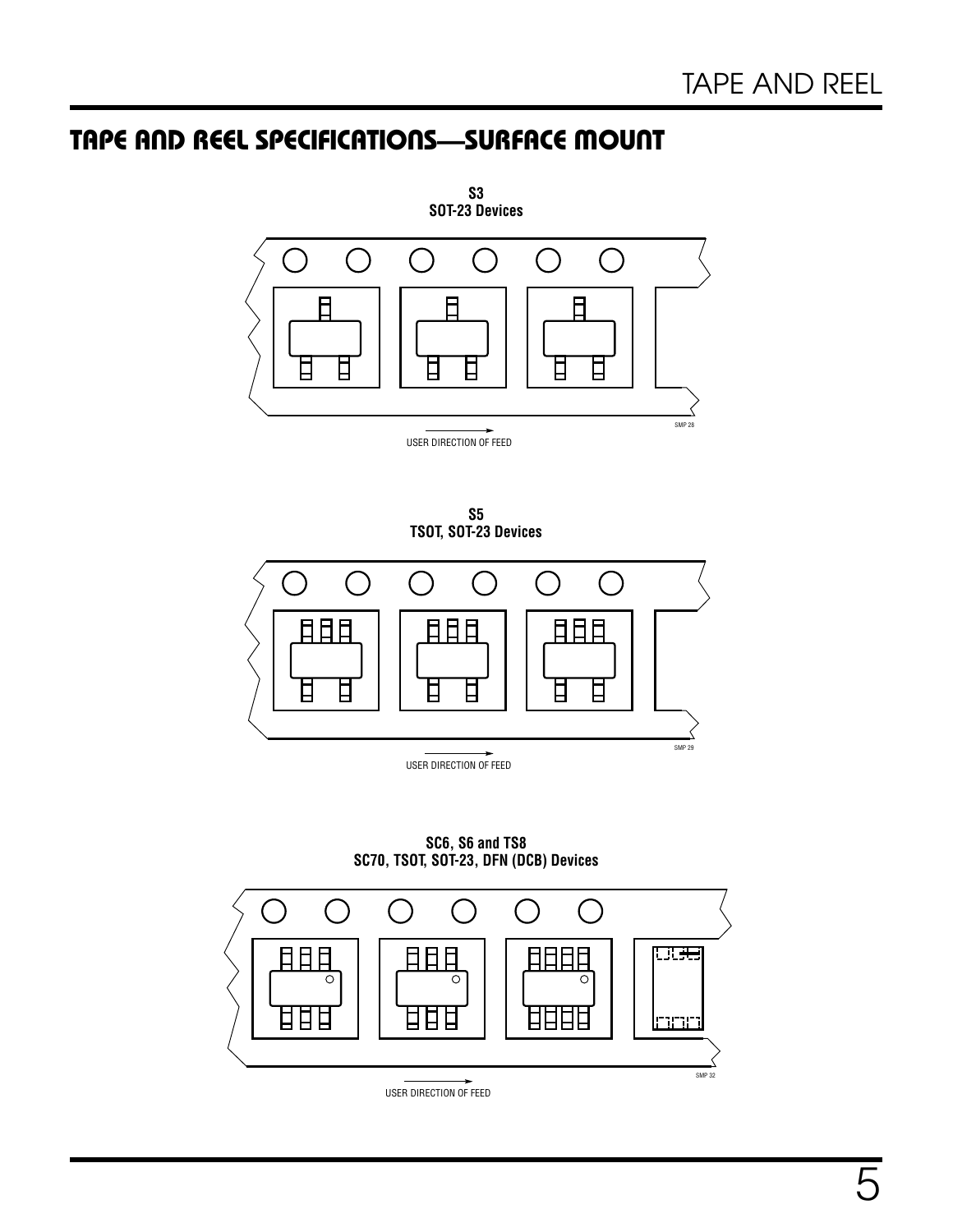

**M, Q, R DD Pak Devices**



**F, FE, FW, G, GN, GW, S8, S, SW, MS8, MS, MS8E, MSE, SSOP, TSSOP, QFN, DFN, UTDFN and UTQFN Devices [except DFN (DCB)]**



USER DIRECTION OF FEED SMP 19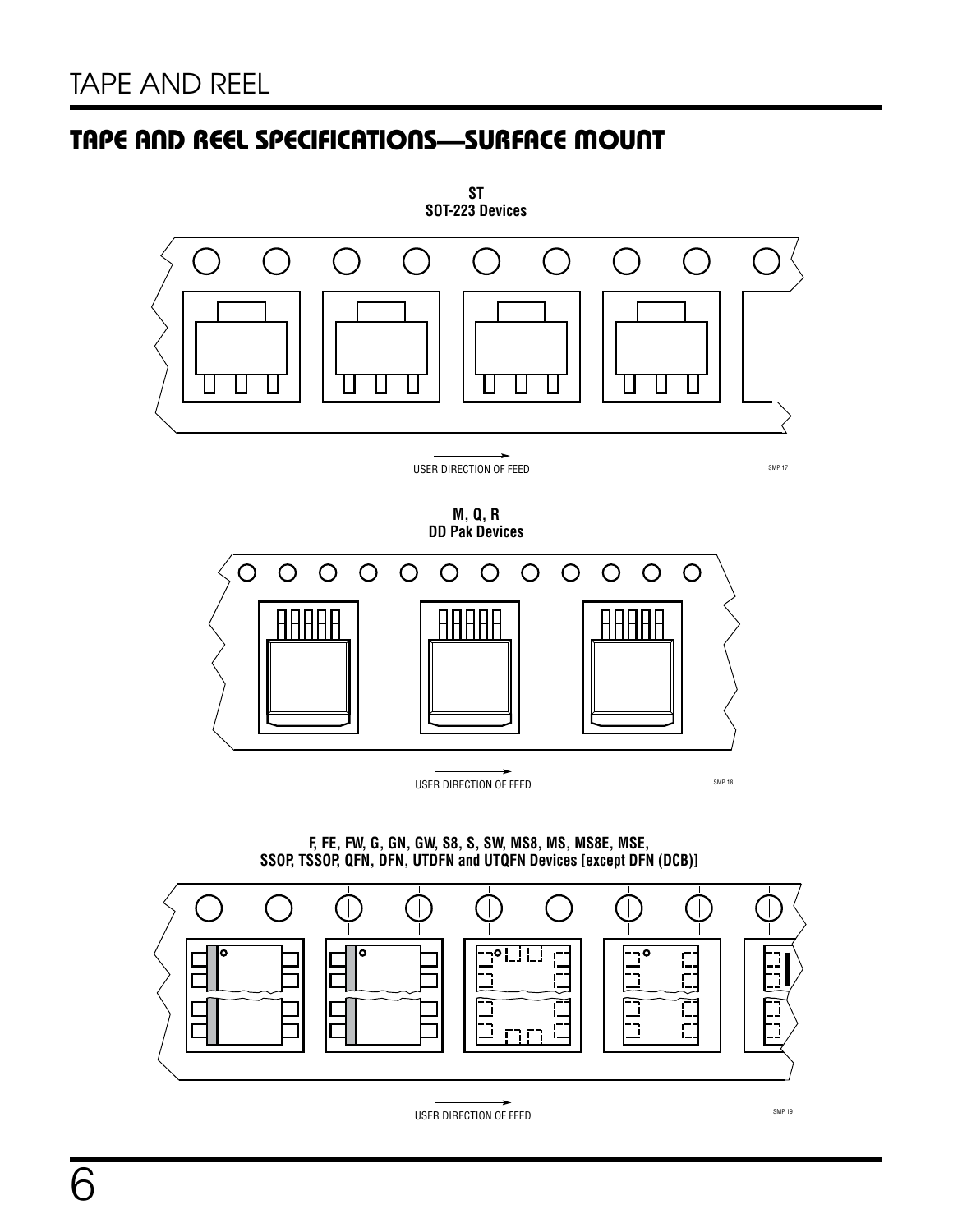7

### REEL DIMENSIONS—SURFACE MOUNT



| <b>Tape Width</b> | A Max | <b>B</b> MIn | C                        | $D^*$ Min | N MIn | $W_1$                     | $W2$ Max | $W_3$                                 |
|-------------------|-------|--------------|--------------------------|-----------|-------|---------------------------|----------|---------------------------------------|
| 8mm               | 180   | 1.5          | $+0.5$<br>13.0<br>$-0.2$ | 20.2      | 60    | $+1.5$<br>8.4<br>$-0.0$   | 14.4     | Shall<br>Accommodate                  |
|                   | 330   | 1.5          | $+0.5$<br>13.0<br>$-0.2$ | 20.2      | 50    | $+1.5$<br>8.4<br>$-0.0$   | 14.4     | Tape Width<br>Without<br>Interference |
|                   | 180   | 1.5          | $+0.5$<br>13.0<br>$-0.2$ | 20.2      | 60    | $+2.0$<br>12.4<br>$-0.0$  | 18.4     |                                       |
| 12mm              | 330   | 1.5          | $+0.5$<br>13.0<br>$-0.2$ | 20.2      | 50    | $+2.0$<br>12.4<br>$-0.0$  | 18.4     |                                       |
| 16mm              | 330   | 1.5          | $+0.5$<br>13.0<br>$-0.2$ | 20.2      | 50    | $+2.0$<br>16.4<br>$-0.00$ | 22.4     |                                       |
| 24mm              | 330   | 1.5          | $+0.5$<br>13.0<br>$-0.2$ | 20.2      | 60    | $+2.0$<br>24.4<br>$-0.00$ | 30.4     |                                       |

**Note 1:** All dimensions in millimeters.

**Note 2:** See Table 1 for tape width and reel diameter of specific packages.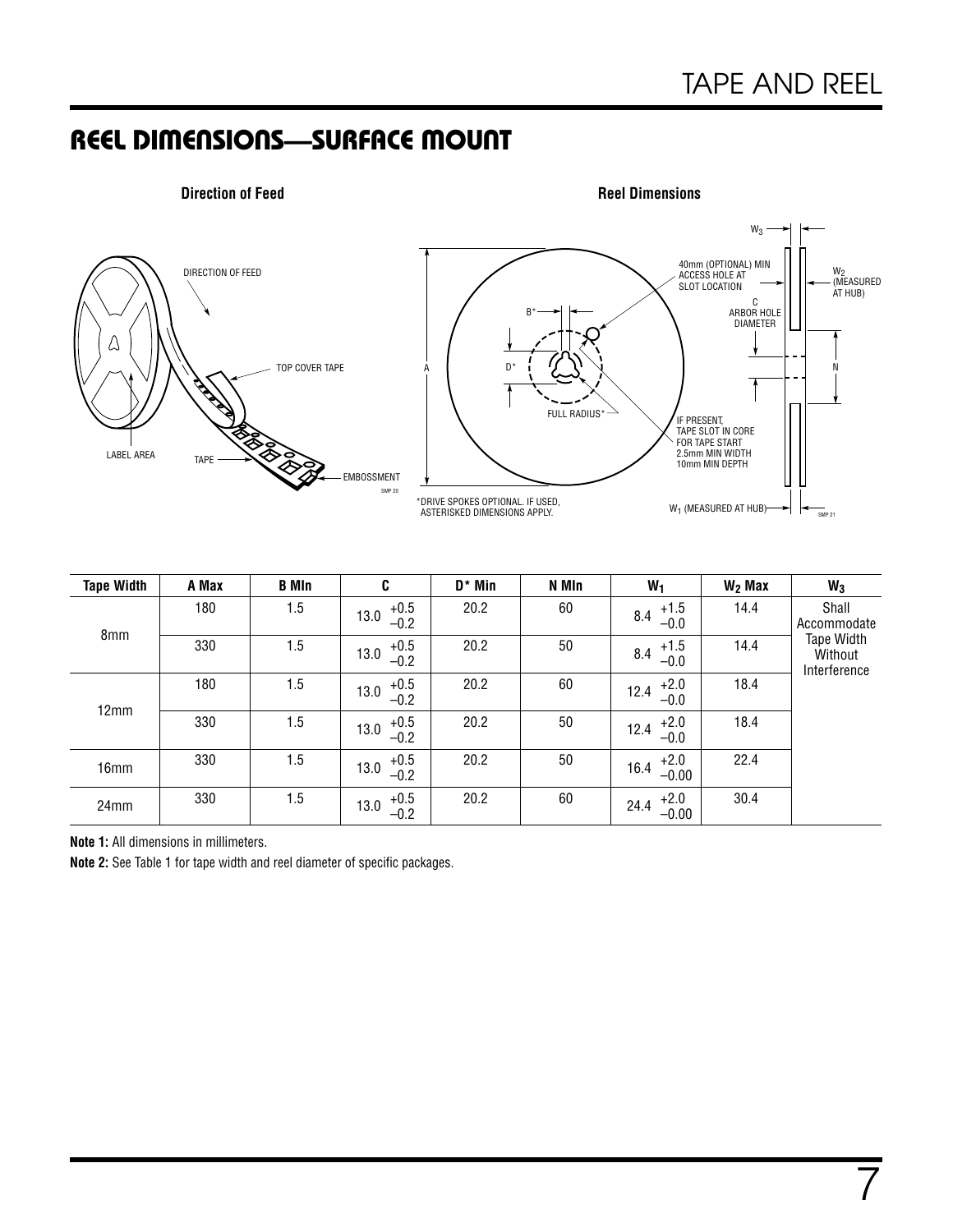# TAPE AND REEL SPECIFICATIONS—TO-92

### **TO-92 Tape Dimension**



#### **Table 1**

| Symbol         | <b>Description</b>                      | Dimension (mm)    |
|----------------|-----------------------------------------|-------------------|
| D              | Sprocket Hole Diameter                  | $4 + 0.2$         |
| Η              | Length from Seating Plane               | $16 \pm 0.5$      |
| H <sub>1</sub> | Sprocket Hole Location                  | $9 \pm 0.5$       |
| H4             | <b>Component Base Height</b>            | 20 Max            |
| P              | Sprocket Hole Pitch                     | $12.7 \pm 0.2$    |
| P0             | Pitch of Component                      | $12.7 \pm 0.5$    |
| P1             | <b>Lead Location</b>                    | $3.85 \pm 0.5$    |
| P2             | <b>Center of Seating Plane Location</b> | $6.35 \pm 0.4$    |
| S              | <b>Component Lead Spacing</b>           | $5 + 0.8/-0.2$    |
| W              | Carrier Tape Width                      | $18 + 1, -0.5$    |
| W1             | Adhesive Tape Width                     | $6.0 \pm 1.0$     |
| F1, F2         | Lead-to-Lead Distance                   | $2.5 + 0.4, -0.1$ |

**TO-92 Reel Dimensions**